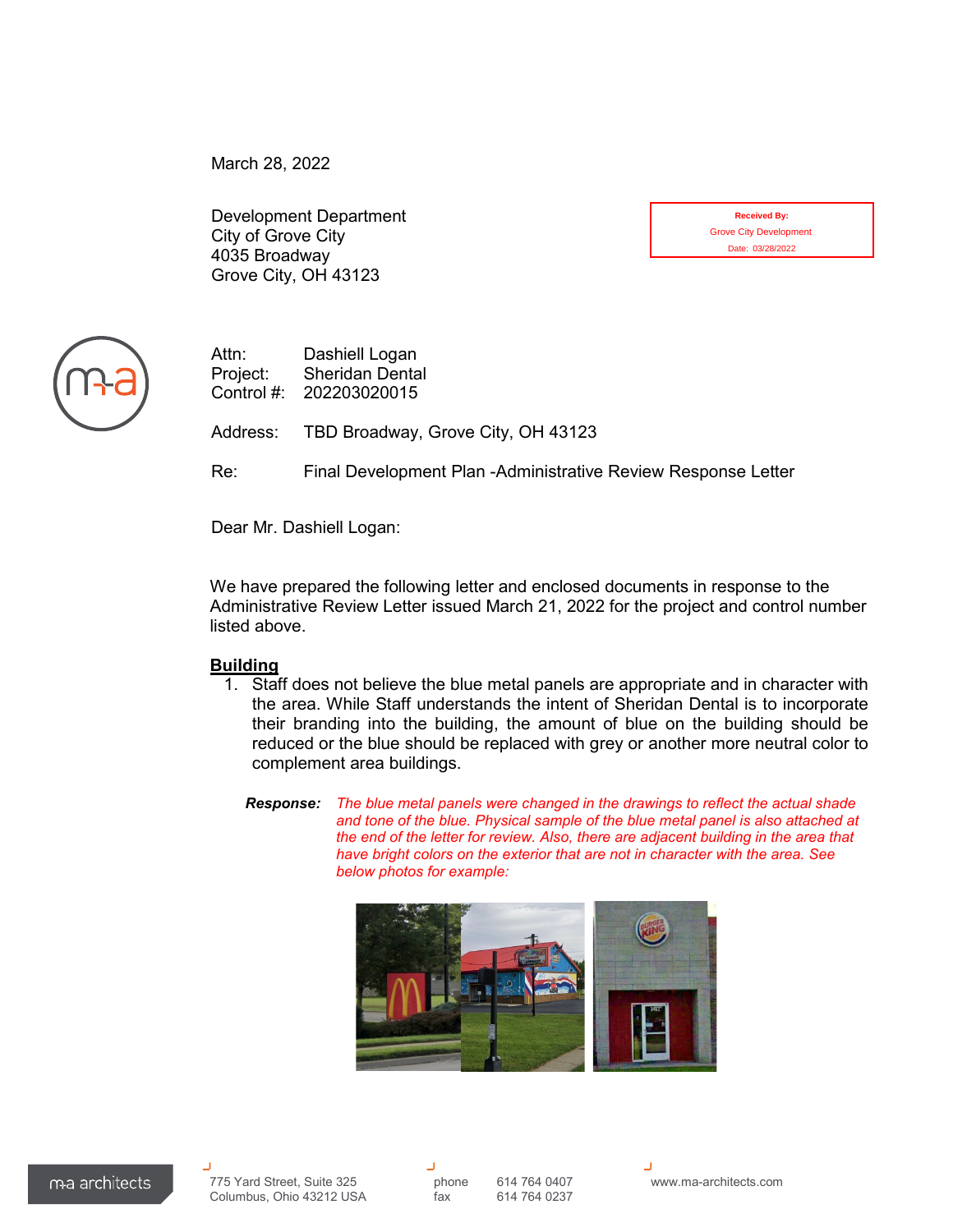2. Please provide elevations for the proposed dumpster enclosure. Please be advised that the enclosure must be finished in same materials used on primary structure, with 100% opaque gates. The enclosure must be 1'-0" taller than dumpster and shall not exceed 8' 0" in height.

*Response: Elevations of the proposed dumpsters were added sheet A6.01.* 

- 3. Please clarify if any rooftop mechanical units are proposed on the building. If so, they will need to be fully screened by the parapet of the building. If mechanicals are to be located on the ground, please identify the location on the site plan as well as associated landscape screening
- *Response: The rooftop mechanical units will be placed on the roof behind pop-up with clerestory windows indicated on exterior elevations, sheets A6.00 & A6.01. The clerestory structure provides 6'-0" of screening from the proposed rooftop mechanical units that are 4'-0" high with a 14" high curb. This is sufficient.*

## **Site Plan**

- 4. Please provide clarification on if the existing chain link fence that crosses the eastern property line is to remain. If this fence is to be removed, screening will need to be added along the east edge of the parking lot to screen the adjacent residential properties.
- *Response: The chain link fence will be removed and has been noted for removal on Sheet C1.10. A row of evergreens has been added to Sheet C5.20.*
- 5. Please reference the City of Columbus Standard Drawing 2211 for general layout and radii of the proposed right-in right-out, including signage. Please be advised that, while staff understands the desire to have an additional access point to the site, staff would encourage a connection be made to the parcel to the south when the remainder of the site develops. If this connection is made to the adjacent property, staff would advise that this proposed right-in right-out access point be removed to reduce curb cuts on Broadway.

*Response: We are proposing a right-in drive entrance off Broadway. The Owner to the South will not grant a cross access easement.* 

6. Label the width of the drive aisles at the right in- right out access point onto Broadway.

*Response: The drive width is shown on Sheet C2.10.* 

7. Label the width of the drive aisles into the site from the shared access drive with McDonalds.

*Response: The width of drive aisles into the site have been labeled on Sheet C2.10.* 

8. Detectable warnings will need to be installed at the crossings at the right-in right out access point.

*Response: Detectable warnings have been added to Sheet C2.10.*

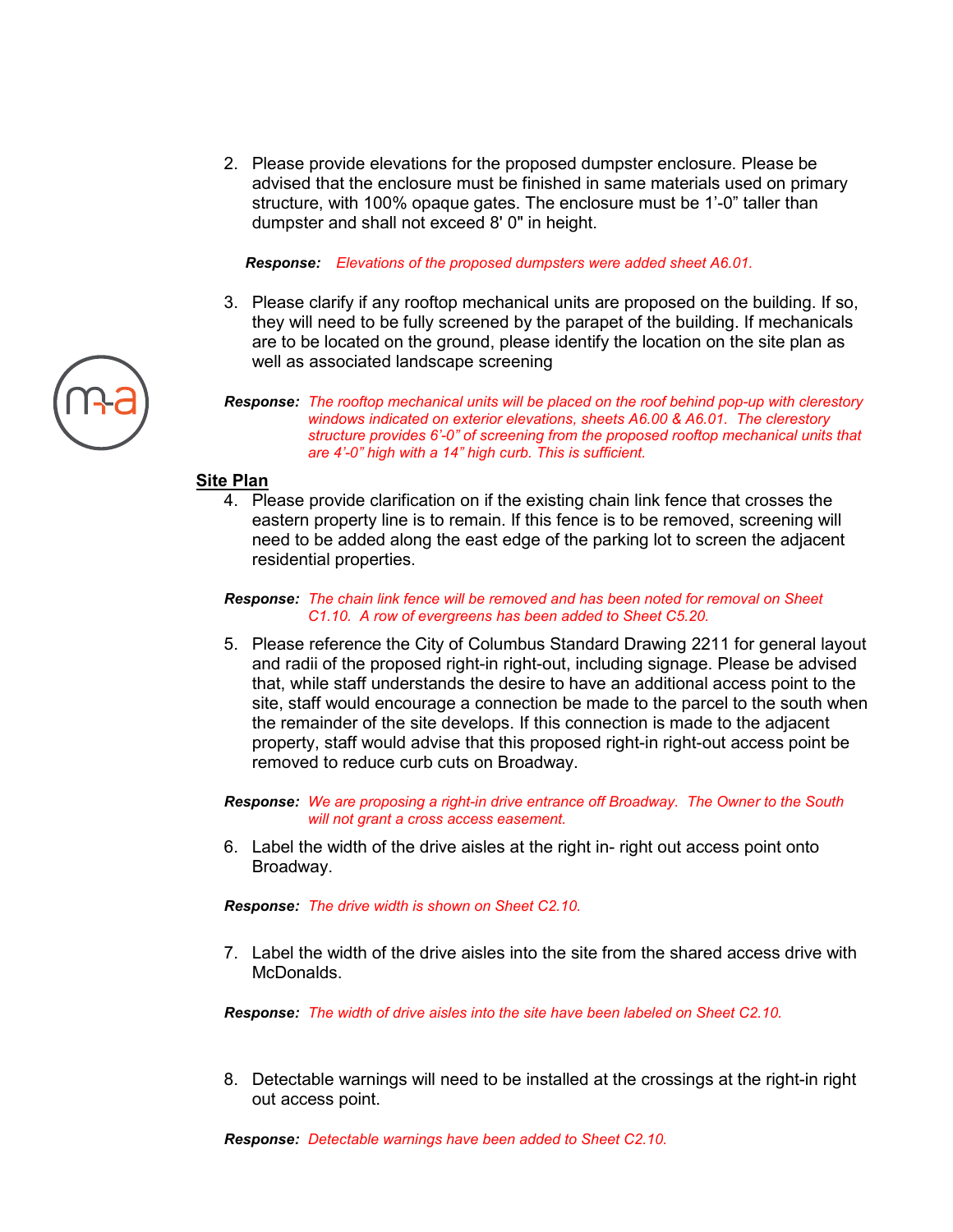9. Please note that the replacement of any walk along Broadway will need to be per Grove City Standard Drawing C-GC-46A.

*Response: This has been noted on Sheet C2.10* 

10. Please provide a fire apparatus maneuverability exhibit for the site. The turning template used by the Jackson Township Fire Department is attached.

*Response: The fire apparatus maneuverability exhibit has been included as Sheet C7.10.*

11. Please show existing fire hydrants around the site with the distances (as hose is laid) from the hydrant to the farthest portion of the building. Please be advised that if the distance is more than 400 feet from the hydrant, a private hydrant may need to be installed.

*Response: Existing fire hydrants and hose distances from the hydrant to the farthest portion of the building have been shown on Sheet C4.10.*

- 12. Clarify if the existing McDonalds Signage and mailbox on the south side of the shared access drive are to be removed.
- *Response: The existing McDonalds Signage and mailbox on the south side of the shared access drive are to be removed.*

## **Landscaping**

- 13. The proposed sea green juniper shrubs used to screen parking spaces will need to be 36" at the time of installation to meet the code requirement for screening. Please correct on the plant schedule on sheet C5.20.
- *Response: The plant schedule on sheet C5.20 has been updated to reflect the screening requirement of 36" height.*
- 14. Sheet C5.20 states that a fence is proposed to meet the Buffer Yards requirement of code (1136.07). Please provide details on the proposed fence including location, material, color and manufacturer product sheets.

*Response: A row of evergreens has been shown on Sheet C5.10.*

15. Irrigation is required on 75% - 100% of the entire property with emphasis on areas along primary and secondary roadways and 100% of all landscape areas adjacent to the structure. However, please be advised that irrigation will only be needed on the developed portion of the site.

#### *Response: Noted.*

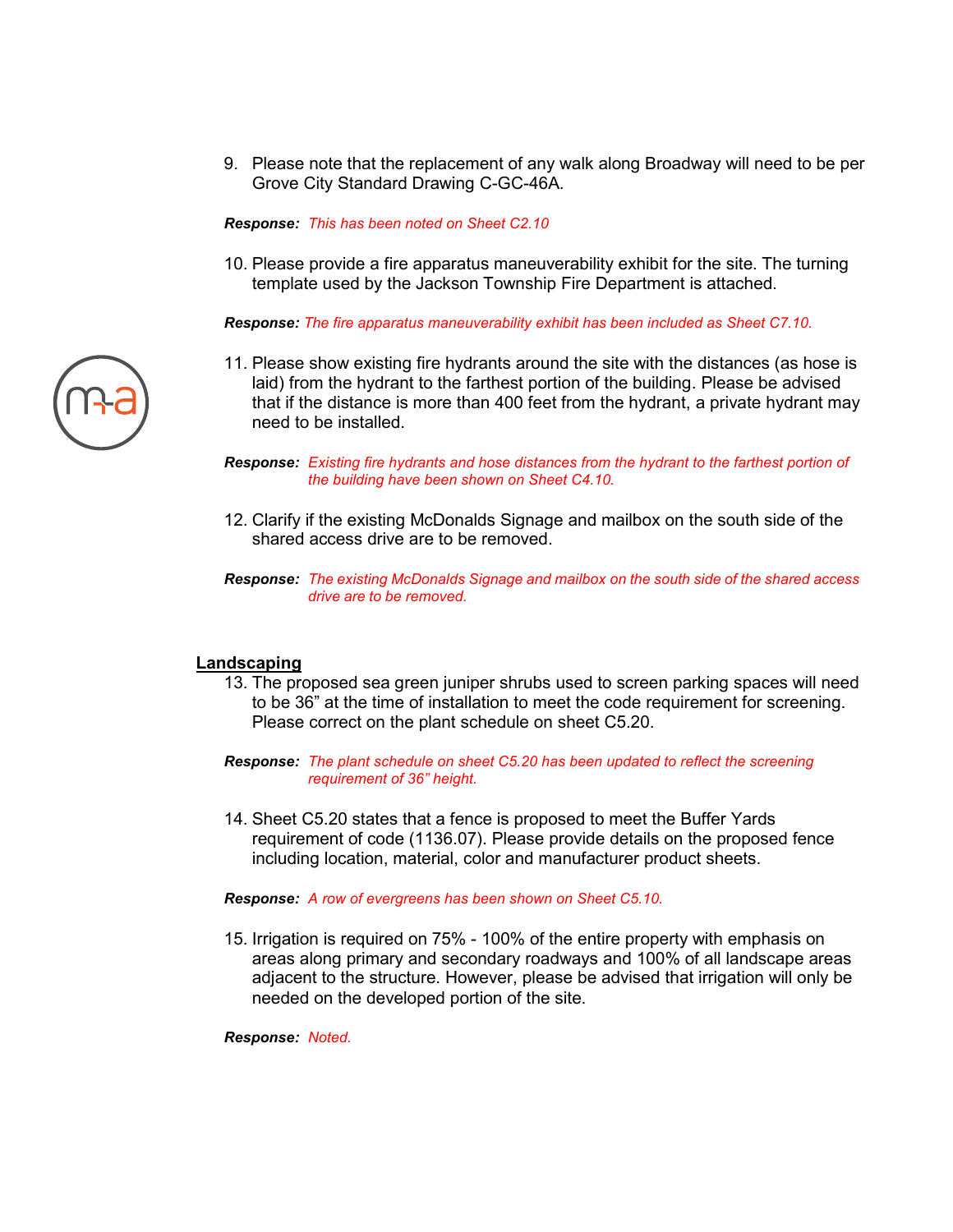16. Add a note to the landscape plans stating that all service structures, such as electrical transformers, utility meters, etc. shall be screened per 1136.08 of the city's landscape code, even if such structures are not shown on the approved landscape plan.

### *Response: Note added on Sheet C5.20.*

17. Details should be revised for evergreen tree and deciduous tree plantings to state that 50% of burlap and wire cage will be removed prior to planting.

*Response: Note added on Sheet C5.20.* 

18. All disturbed areas along Broadway will need to be replanted with sod instead of seed. Please update on plan sheets and in planting note #5.

*Response: Note added on Sheet C5.20 and plan sheet C5.10 revised.* 

19. Please add to the planting notes that in areas where seed is to be used, penn mulch should be used to cover seed instead of loose straw.

*Response: Note added on Sheet C6.10.* 

### **Utilities & Engineering**

20. Provide Grove City plan number for the existing 8" sanitary running along the east property line of the site.

*Response: Plan number added on Sheet C4.10.*

21. Include elevations of proposed catch basins and show pipe network on plan sheets.

*Response: Updated on Sheets C3.10 and C4.10.*

22. Clarify how downspouts will be tied in. All connections shall be made underground.

*Response: Sheet C4.10 revised to show how downspouts tie into the storm system.*

23. Please note that sanitary lines must call out a minimum slope of 2.08%, and reference standard drawing C-GC-30for connection to an existing sewer.

*Response: Noted on Sheet C4.10.*

24. Include a list of standard drawings to be referenced

*Response: The list of standard drawings has been added to Sheet C2.20.*